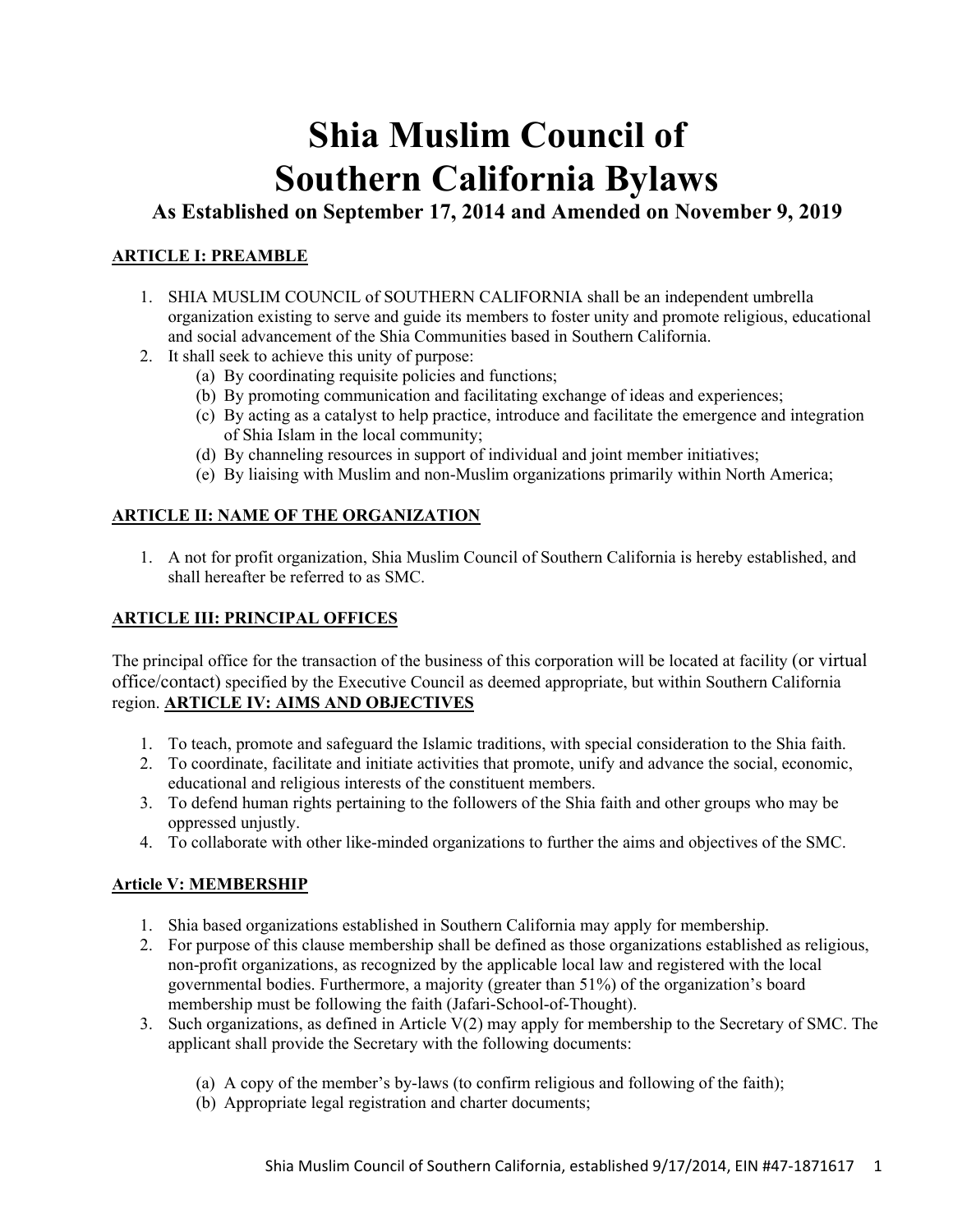- (c) Roster of Governing Board (ie Board of Directors, Board of Trustees, etc.) and elected/appointed officers.
- 4. The Secretary shall present the application at the next Executive Council meeting to accept or deny the application. Executive Council shall decide on a simple majority representative's present. The Executive Council may in its absolute discretion accept or reject any such application.
- 5. An organization whose membership application is accepted shall become a member effective at the conclusion of the Executive Council meeting and upon receipt of the membership fee.

#### **Qualifications and Member Organization Representatives**

- 6. Membership of SMC shall be a privilege. Membership is open to all Shia organizations, Masajid Islamic Centers, and community organizations in Southern California as long as they meet all the membership's requirement/qualification. Those organizations that do no meet the requirements but have the intent to do so in the future, may be granted Aspiring Membership as defined in Membership Types section.
- 7. The Southern California area includes San Diego County, Orange County, Los Angeles County, Riverside County, San Bernardino County, Ventura County, Santa Barbara County, Imperial County, San Luis Obispo County, Kern County, Tulare County, Kings County, and Fresno County.
- 8. These organizations must be in good standing in their communities and at the same time endorse the general policies of the SMC.
- 9. They must be California State registered non-profit organizations that have bylaws in place. The organization must also have an active governing board as required by the laws of the State of California.
- 10. Acceptance of membership shall constitute the member's agreement to strictly to abide by and support the mission, policies, bylaws, rules and regulations of the SMC
- 11. Masajid, Islamic Centers and other Muslim Organizations must adhere to the teachings of Jafaria-School-of-Thought.
- 12. Each member organization shall be represented by an authorized person assigned by its current governing board, preferably one of its officers (i.e. President, Vice-President, Secretary or an exofficio).
- 13. The persons representing the organizations must not have any convictions of a felony or of criminal offense involving moral turpitude. In addition, the organization's representative(s) must have clean record with the Internal Revenue Service and other legal entities of represented counties, the State of California and the United States government.
- 14. Each member organization shall have the right to designate an official alternate who shall have the authority to represent the organization in the absence of the officially named representative. However, the alternate representative cannot vote unless they have been designated by their organization using the practices in place at that member organization has to name a representative. .
- 15. The term of the official and alternate representatives of the member organization shall be determined by the member organization, but it shall not be less than one year.

The following steps must be taken for a qualified organization to meet the requirements for membership in the SMC:

- (a) Completing a Membership Application. The application should be accompanied with a written resolution or statement from their governing board or equivalent body stating the desire or willingness of joining the SMC (such as an email expression),
- (b) A copy of the non-profit status, license and tax identification number,
- (c) Names of the members of the governing board and organization chart of the applying organization.
- (d) Names of two contact persons from the applying organization board of directors.
- (e) After membership approval, the applicant is expected to pay prorated membership dues.

#### **Types of Membership**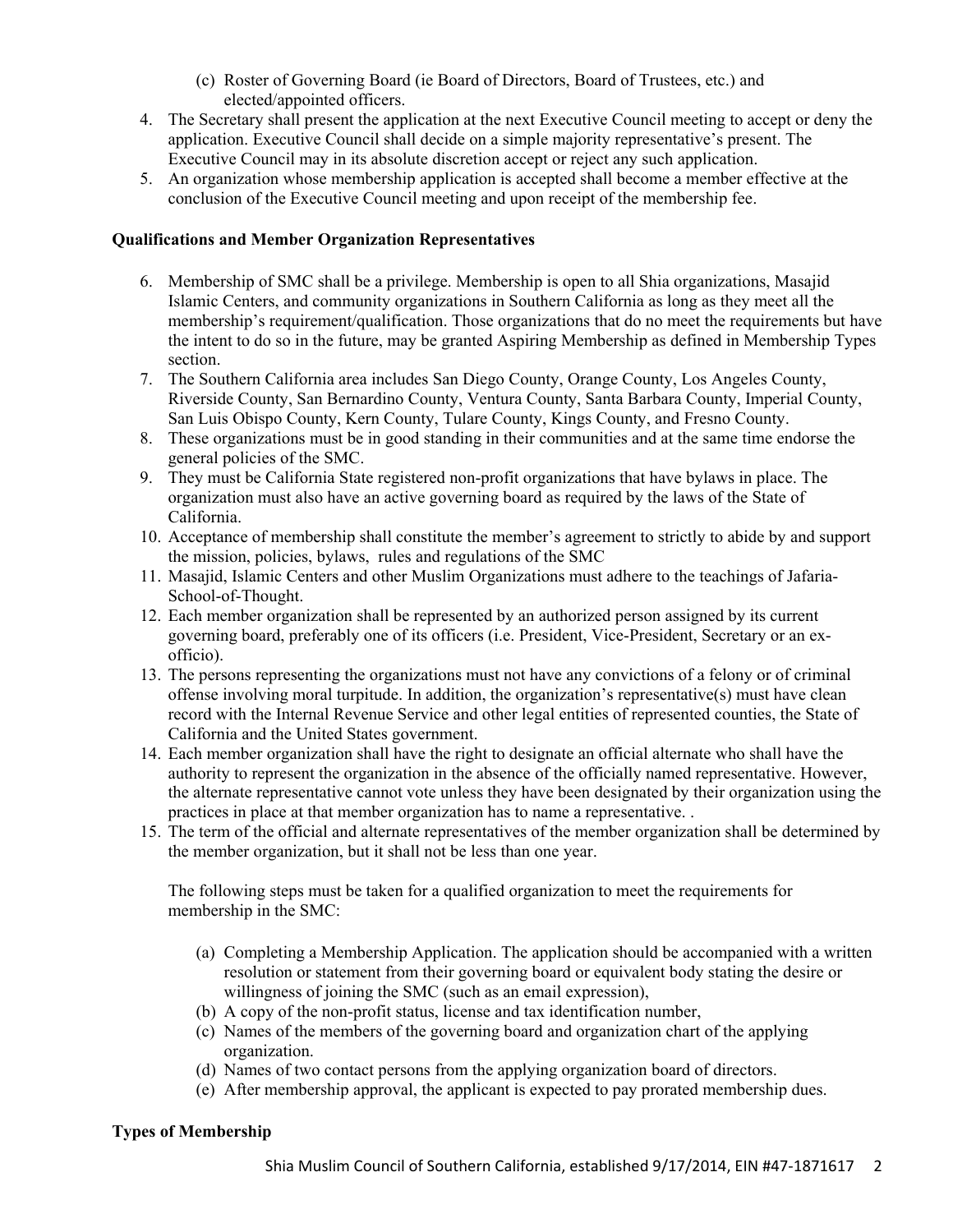#### **Aspiring Member**

1. Applicants that do not meet the qualifications of becoming a member as described in Section  $V(16)$ above may become an *Aspiring Members* until they can complete or meet the requirements, until such time they achieve the requirements, such as become a  $501(c)3$  tax exempt organization. During this period ,the *Aspiring Member* may serve on committees, but are not eligible to vote or hold an office position and are not required to pay membership subscription.

## **Candidate Member**

2. Applicants that complete the process described in Section V(16) above become *Candidate Members* for a period of one year. During this period the *Candidate Member* may serve on committees, but are not eligible to vote or hold an office position.

#### **Active Member**

3. Candidate Members, who have held that status for one year and have fulfilled their membership obligations, are eligible to be *Active Members* by action of the Executive Council. An *Active Member*  shall have a vote in the General Membership meetings. Periodic review of the active membership list shall be made by the Executive Council in order to determine the voting membership.

#### **Inactive Member**

4. Any member organization that does not pay their assessed SMC membership dues within twelve months of the due date shall have its voting privilege suspended. Any member organization that fails to pay its dues for a period of one year from the date of said due date will cease to continue to be a member at the discretion of the Executive Council. Voting privilege may be reinstated upon paying the dues in arrears as determined by the Executive Council based on the financial condition of the member organization.

#### **Withdrawal**

5. Any member organization may withdraw its membership from the SMC by delivering to the Secretary bypersonal delivery, or by other electronic means, a written request to withdraw from the organization. Every effort will be made by the Executive Council to be able to understand the reason (s) for such a withdrawal request. The withdrawal shall become effective upon receipt of the request by the Secretary of the SMC. The written withdrawal request should be in the form of an official Board Resolution by the governing body of the member organization that is asking for withdrawal. The Executive Council Chairman and Secretary of [this or that] organization should sign the resolution.

#### **Termination**

- 6. An organization's membership in the SMC may be terminated by the Executive Council if membership dues and/or other assessments, or any part thereof, remain unpaid without proper justification after the expiration of the time of payment thereof prescribed pursuant to or by these bylaws. This termination is final. However, such terminated member organization may apply for new membership.
	- (a) Any member organization, and/or its representative, that is proven to participate directly or indirectly in harming the Muslims, and to undermining the mission, the goals, and the objectives of the SMC as judged by three-fourth  $(\frac{3}{4})$  -majority vote of the Executive Council.
	- (b) Any member organization, and/or its representative, who has been convicted of any felony offense involving moral irregularity.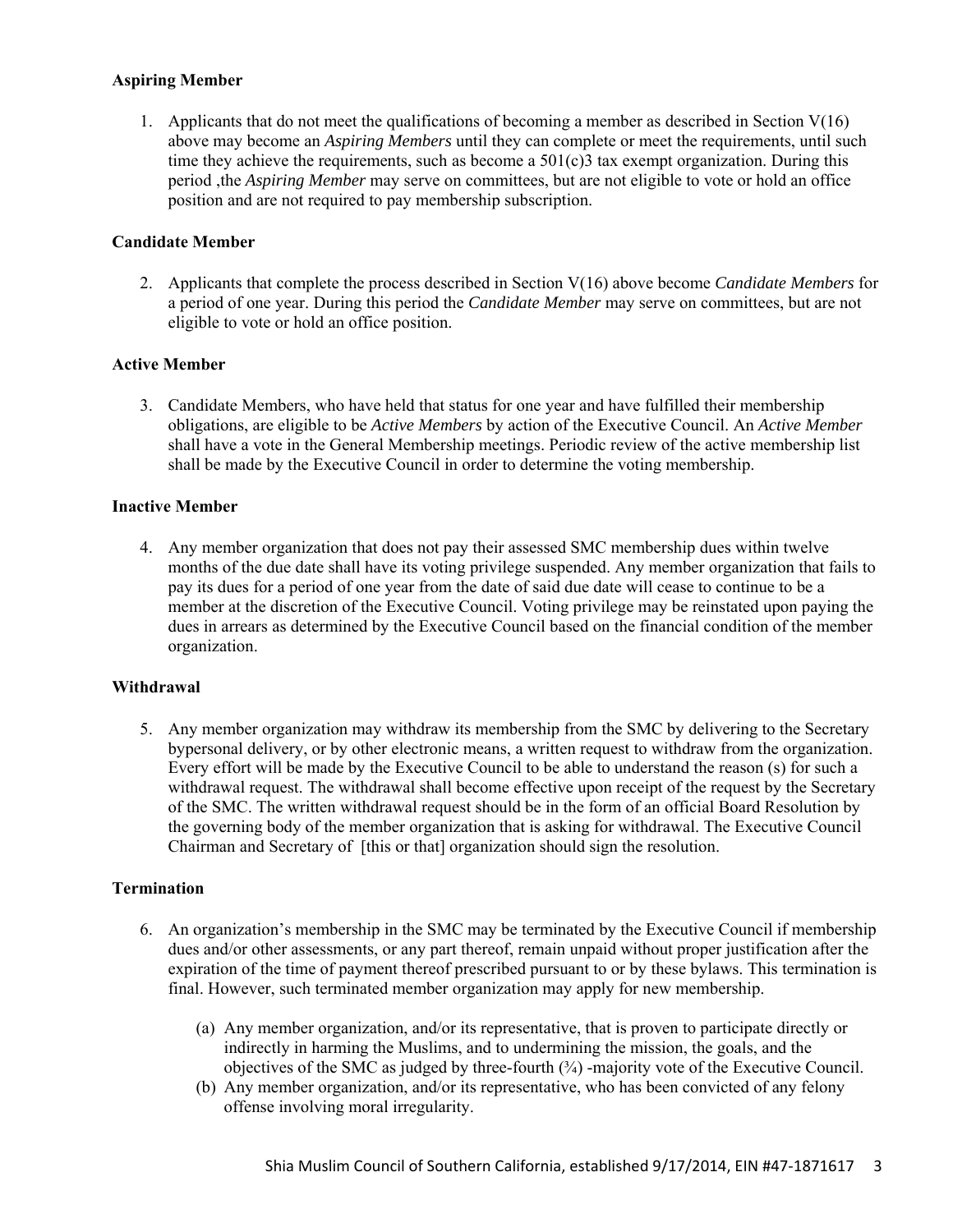(c) Organizations or their representatives that have made intentional efforts to discredit, tarnish and/or defame other organizations, Islam, Muslim leaders, or SMC itself.

#### **Censure**

- 7. Actions by any member organization and/or its representatives in SMC and directors that are deemed contrary to the general interests of Islam and/or of the mission, policies and welfare of the SMC will be a cause for suspension of one or more of the member organization's privileges.
- 8. A two-third (2/3)-majority vote of the Executive Council is necessary for such a decision. The member organization shall be notified in writing. The organization in question shall have the right to appeal such decisions to the Executive Council. If the Executive Council upholds its original decision, the member organization may appeal the decision and ask for a vote by the general membership in a meeting called on the petition of at least 20% of the member organizations that are voting members as defined in article VI. If a two-third (2/3)-majority of the active membership present (and voting in a meeting where a quorum is present) approves, then the terminated member organization shall be reinstated.

#### **Organization Representative Replacement**

9. The Executive Council, upon finding a representative of a member organization publicly and persistently violating Islamic laws, shall have the right to ask the member organization's governing board, in writing, to take appropriate action toward their representative and ask the governing board of the member organization to designate a replacement. This procedure requires a three-fourth  $(\frac{3}{4})$ majority vote by the Executive Council**.**

## **ARTICLE VI: MEMBERSHIP DUES**

- 1. Each constituent member shall pay an annual membership dues in advance for the ensuing calendar year. Membership dues shall become due by January thirty-first (31) annually. All membership dues shall be paid to the Treasurer.
- 2. The membership shall be determined by a simple majority of the General Active Membership who are present at meeting, where the said item has been placed on the agenda.
- 3. Any member who fails to remit their membership, including all outstanding arrears, by the due date shall forfeit their voting privileges for the ensuing year.
- 4. A member who has resigned shall have their voting privileges restored after re-application and acceptance of their membership, and when all membership fee, arrears and membership fee that would have otherwise been due from the date of resignation are paid in full.
- 5. For verification purposes a constituent member, upon request by the Secretary, shall provide the Executive Council with its most recent list of membership.
- 6. Member organizations that are unable to pay the membership fee, may petition the Executive Council for a waiver based on its financial circumstances. The Executive Council will review and vote on this matter on a case by case basis at its discretion and advised the Treasurer and Secretary in writing of such decisions.

## **ARTICLE VII: POWERS OF SMC**

- 1. SMC shall act through the instrumentality of the General Body and Management Team made up of the Board of Trustees and the Executive Council.
- 2. The General Body shall establish a Secretariat at a place of its determination.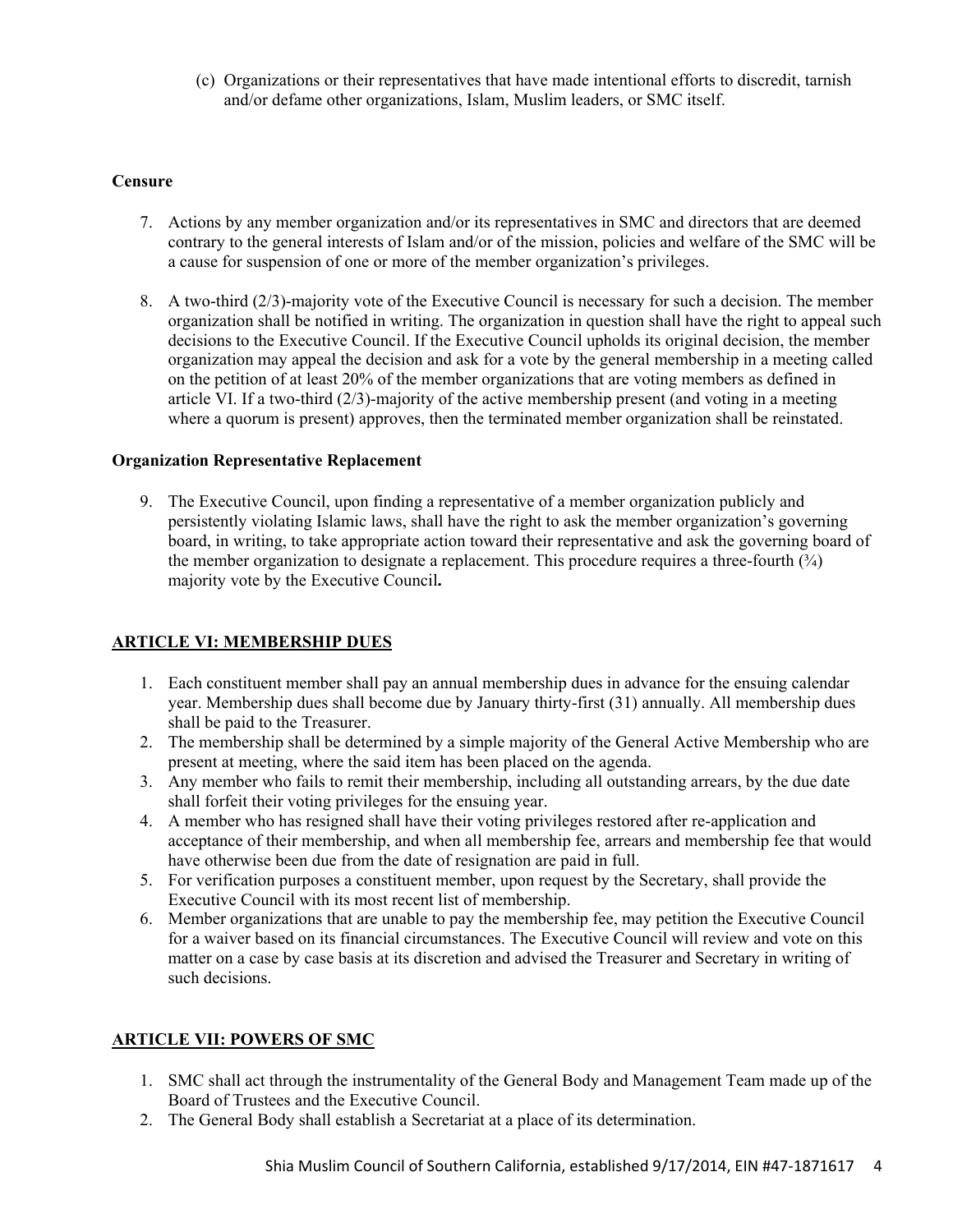- 3. SMC shall have the power at its General Body to make rules and regulations by a simple majority, unless expressly stated otherwise in this constitution. These rules and regulations shall be binding upon member organizations, provided that such actions are not contrary to the aims and objectives stated in Article 4 and contrary to the Shia sharia.
- 4. The General Body shall have the power to amend the constitution by a majority of at least two-thirds (2/3) of the organization representatives present and representing at least one-third (1/3) of the number of member organizations. However, the constitution may only be amended or replaced upon a motion by the Board of Trustees or a written request from a member to the Secretary at least ninety days prior to a General Body and that this matter is expressly placed on the agenda. No amendment, repeal or replacement of the constitution shall be entertained under any other item of agenda.
- 5. The General Body shall have the power to confirm, reverse, alter and defer decisions of the Executive Council and any committees or sub-committees, as well as its own previous decisions.
- 6. The General Body shall have the power with a two-third (2/3) majority of the organization representatives present to reprimand, suspend or dismiss a member, after granting a hearing to such a member, for a cause deemed detrimental to the aims and objectives stated in Article 3. The hearing will be held at the General Body by a representative of the member under due consideration and will avail the member an opportunity to defend the cause for such action, if it so chooses.
- 7. The General Body and/or the Executive Council shall have the power to appoint ad hoc Advisory committees to study and recommend policies and actions that will advance the aims and objectives of SMC.

# **ARTICLE VIII: MEETINGS and MEETING NOTICES**

- 1. Meetings of the entire membership of SMC shall be known as "General Body".
- 2. The General Body shall meet twice a year or more frequently as deemed necessary by the Executive Council.
	- (a) The General Body shall be convened by the Executive Council.
	- (b) The Secretary shall notify members of the date and place at least thirty (30) days before the General Body Meeting.
	- (c) Each member shall be entitled to add items to the agenda if submitted at least fourteen (14) days prior to the date of the General Body Meeting.
	- (d) The Secretary shall notify the members of the agenda of the General Body Meeting at least seven (7) days prior to the date of the General Meeting.
- 3. At least thirty (30) days prior to the convening of the General Body Meeting and at least twenty (20) days prior to the convening of the Special General Body Meeting, the Secretary shall when so directed by the Executive Council send a written notice to each member of SMC. Such notice shall specify the date and place of the General Body Meeting and the agenda of the business set down by the Executive Council for the General Body.
- 4. Such notice shall be deemed to have been properly given hereunder upon posting of the notice by airmail, facsimile or electronic mail to each member at its last known address as notified to the Secretariat by such member. It shall be the duty of each member to notify the Secretariat of any changes in its address and to ensure that the Secretariat has at all times the correct address of such member. No meeting of the General Body shall be rendered irregular by reason only of the non-receipt of such notice by any member where such notice has been duly given.
- 5. All other General Body Meetings shall be known as "Special General Body Meetings".
	- (a) The Special General Body Meetings may be called by:
		- i. The Executive Council upon passing a resolution by two-third (2/3) majority of the entire Executive Council stating the purpose of the Special General Body Meeting.
		- ii. A petition, stating the purpose of the Special General Body General Body Meeting, signed by at least one-third (1/3) of the number of constituent members with current standing (no outstanding membership dues) and submitted to the Secretary.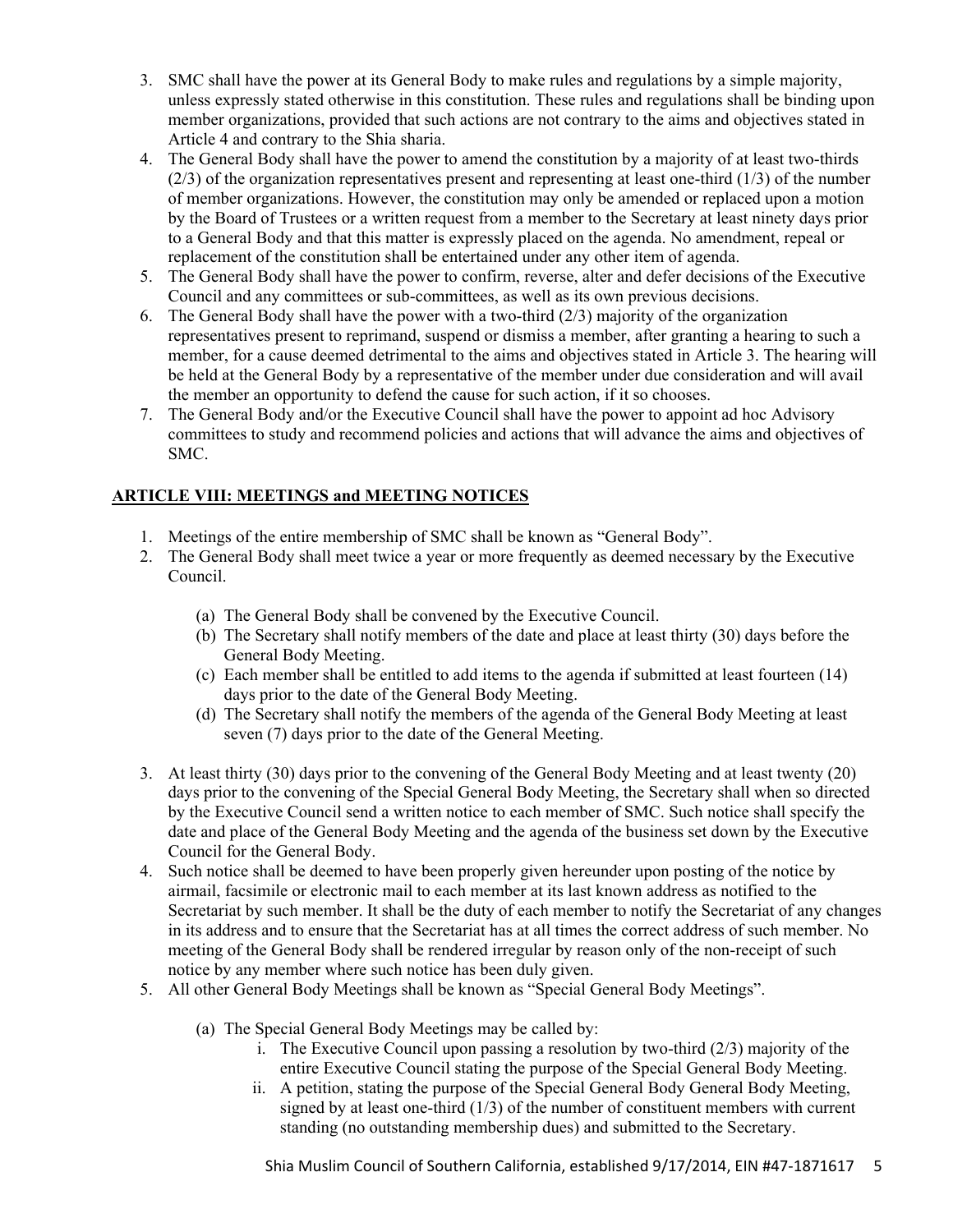- (b) The Secretary shall notify the members of the purpose of the Special General Body meeting within thirty (30) days of receiving the petition or the Executive Council resolution. The Secretary shall notify members of the date and place of the meeting at least fifteen (15) days prior to the date of the Special General Body Meeting.
- 6. Robert's Rules of Order shall be advisory in matters of procedures. General Body
- 7. The chairperson of all meetings (General Body, Executive Council, and Committees) shall have in deliberative matters a vote to break a tie.
- 8. All General Body and Executive Council meetings shall be open to member organization and their memberships. However, the right to vote at all and Executive Council meetings shall be restricted to eligible voting member organizations.

# **ARTICLE IX: QUORUM**

- 1. The quorum at all General Body shall be one-third (1/3) of the number of eligible member organizations.
- 2. The quorum at all Executive Council meetings shall be fifty-one (51) percent of the Executive Council and a minimum of two (2) members from among the President, Vice-President, Secretary or Treasurer.
- 3. The quorum at all Board of Trustees meetings shall be majority of number of Trustees.
- 4. At the commencement of a General Body meeting, the Secretary shall determine such a number and inform the General Body Meeting or the Executive Council if a quorum has been satisfied.
- 5. If a quorum is not satisfied, the membership present at such a meeting shall determine the place and date of the next meeting to transact the agenda no earlier than thirty (30) days of such date and inform the Secretary to notify the membership. At the subsequent meeting the quorum shall be deemed to be satisfied regardless of number present.
- 6. Voting shall be by public ballot through the show of hands or other contemporary methods (unless requested by a member organization to be secret), with eligibility of votes established by referring to the list of voting members maintained by the Secretary of SMC. A majority vote of those members present and voting at a meeting at which a quorum is present, shall be required for official action, unless otherwise specified in these bylaws or by California non-profit organizations' corporate laws.
- 7. Written Proxies are allowed. All proxies must be in writing and approved by the governing board of the entity concerned.
- 8. Cumulative voting is not allowed.

# **ARTICLE X: MEMBERS**

- 1. The transactions of the General Body shall be deliberated and decided by members present at the General Body.
- 2. Each member shall be entitled to 1 (1) membership vote, regardless of size of the organization.
- 3. Only members with no outstanding membership dues shall be entitled to be represented by their organization representatives.
- 4. Members may select organization representative's from amongst their membership or participation base based on their own procedures.
- 5. Each member of the Executive Council may be considered an member organization representative, if the official representative is not present.
- 6. Retiring members of the immediate past Executive Council may be considered member organization representatives at a General Body where the term of the Executive Council has expired.

# **ARTICLE XI: ELECTIONS and ELIGIBILE CANDIDATES**

- 1. Each member organization representative present at the General Body shall be entitled to one (1) vote.
- 2. All election votes in contested offices shall be by public ballot, unless there is request by a member organization for a secret ballot.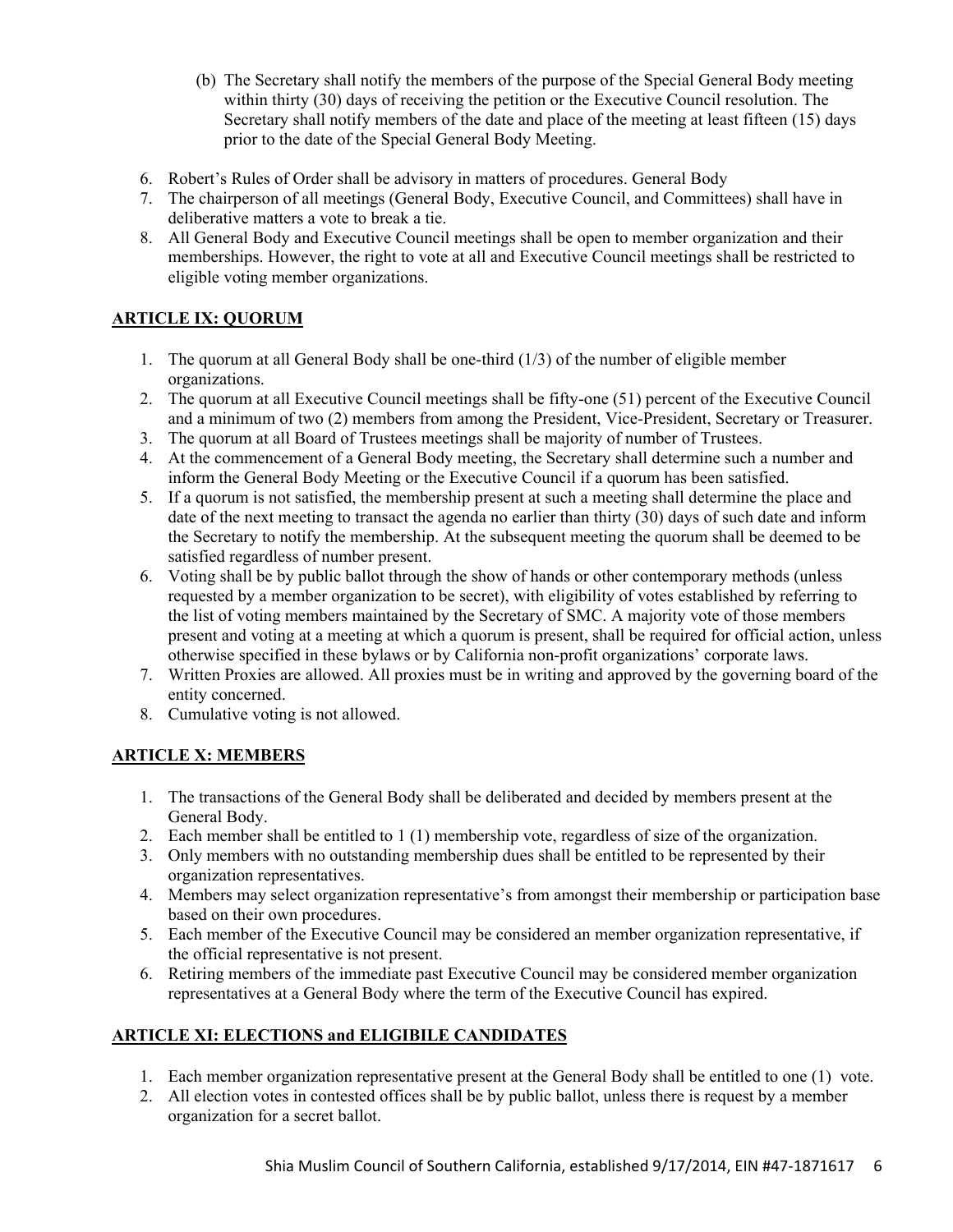- (a) If there are more than two (2) candidates contesting an office, and if no candidate receives more than fifty (50) percent of the vote, the two (2) highest vote recipients shall contest the office again.
- (b) In the event of a tie vote, the position shall again be contested until the tie is broken.
- 3. Candidates for office must be members or participants in current standing in one of the member organizations.
- 4. The President, Vice-President, Secretary and Treasurer Positions shall not be held by a single organization member for more than two (2) of the four (4) positions. Furthermore, no member shall have more than three (3) representatives on the Executive Council in total. The candidate for President must be nominated by a member and the candidate must submit his or her nomination in writing to the Secretary at least forty-five (45) days before the date of the election. If at least one nomination is received forty-five (45) days before the date of the election, then all further nominations shall be closed.
- 5. The Secretary shall notify the members of all nominations received at least thirty (30) days before the date of the election.
- 6. If no nomination(s) are received by the prescribed dates, the Secretary shall so notify the members and the election of the President, along with other offices and trustees, shall be held at the General Body from amongst eligible candidates present.
- 7. Eligible candidates for elective office must be present or participate virtually (ie by means of phone conference or video-conference) but need not be member organization's representativ at the General Body.
- 8. At a General Body where the Executive Council is elected, the election shall be the last item of agenda. Before an election is exercised, the member organization representatives shall elect amongst themselves an Election Chairperson. Upon election of the Election Chairperson, the Executive Council's and/or Board of Trustees term shall be deemed to have expired, including that of all committees appointed during such term. Upon election of the succeeding Executive Council and Board of Trustees the new officers and Trustees shall assume office and the position of the Election Chairperson shall be deemed expired for that General Body.
- 9. The Election Chairperson shall:
	- (a) Be an member organizatio's representative;
	- (b) Neither be holding SMC office nor contesting any;
	- (c) Conduct the election in a fair and impartial manner; and
	- (d) Not cast any election ballot.

## **ARTICLE XII: EXECUTIVE COUNCIL**

- 1. SMC shall be managed by an Executive Council comprising of:
	- (a) President;
	- (b) Vice-President;
	- (c) Secretary;
	- (d) Treasurer;
	- (e) Three (3) elected Executive Councilors;
	- (f) Five (5) Honorary Councilors
- 2. No more than Five (5) Honorary Executive Councilors may be nominated in recognition of the services of individuals who serve the community at large in different Islamic centers, entities and organizations. It may also be granted to those distinguished members of the community who have seriously and generously contributed to the welfare of Islam. These community members are persons (individuals or entities) who have performed an outstanding service to the progress of the theory of cooperation and among Shia communities and helped promote the mission of the SMC. Such an individual shall be recommended by at least two (2) member organizations that are active members of the SMC for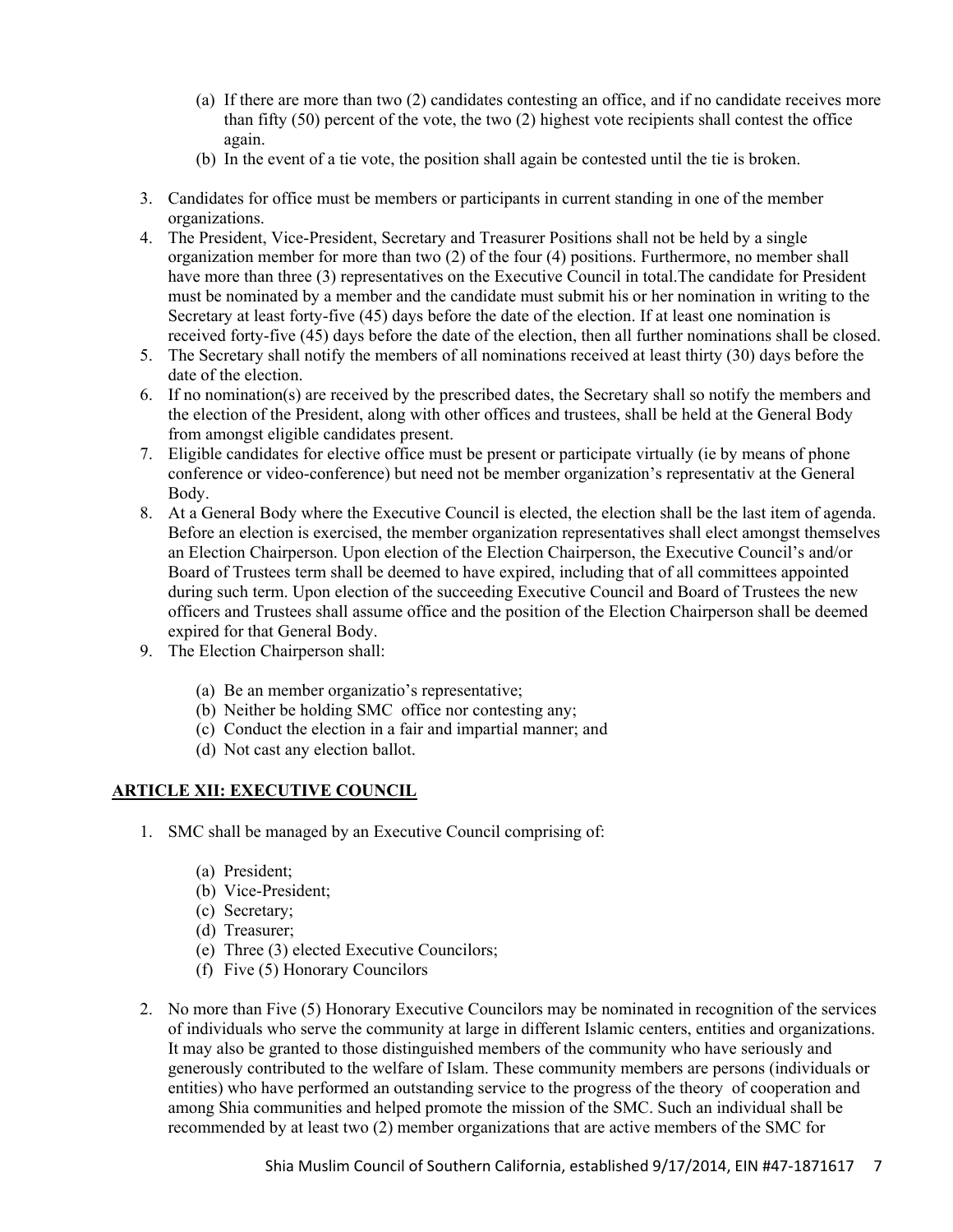approval by the Executive Council and then by the General Membership meeting. The recipient can become an honorarymember of the Executive Council if nominated and elected by the General Membership meeting. Approval requires two-third (2/3) -majority vote of the Executive Council and general membership.

- 3. Each Executive Council member shall hold office for a term of three (3) years.
- 4. No one shall serve more than two (2) full consecutive terms in the same office. A partial term to fill a vacancy shall not be deemed a full term.
- 5. An Executive Councilor shall be elected from amongst the members present at a General Body Meeting who is a member or participant of his/her organization.
- 6. The Executive Council shall execute the decisions of the General Body.
- 7. The Executive Council shall have the power to appoint such committees as may be necessary and to assign such duties and to organization representative to them such powers as may be deemed necessary.
- 8. The Executive Council shall have the power to discuss, formulate and recommend to the General Body such policies and/or actions as are likely to attain the aims and objectives of SMC.
- 9. The Executive Council shall meet at least once every quarter.
- 10. The Executive Council shall prepare a budget annually for approval by the General Body.
- 11. The Executive Council shall have the authority to incur reasonable expenses as approved in the budget.
- 12. Any member of Executive Council incurring expenses outside the budget shall have the same approved by a majority of the entire Executive Council before incurring the expense for the expense to be reimbursable.
- 13. The Executive Council shall provide copies of minutes of all Executive Council meetings to the Board of Trustees within 90 days of such meetings.

## **ARTICLE XIII: BOARD OF TRUSTEES**

- 1. The Board of Trustees will be the fiduciary body responsible for upholding and protecting the organization's bylaws, aims and objectives, assets, and books and records. The Board of Trustees has oversight of the Executive Council to ensure compliance with the aforementioned, but is not engaged in the day to day management which it will delegate to the Executive Council
- 2. The Board of Trustees will be made up of five (5) person group. Trustees must meet the following qualifications
	- a. Is the age of 30 or older
	- b. A Shia Muslim following Figh-e-Jafaria.
	- c. May not concurrently hold an Executive Council Member position (except for transitional period, per ARTICLE XXI: TRANSITIONAL CLAUSE)
	- d. Must have previously served on the Executive Council or been a honorary councilor or committee member and has demonstrated to the satisfaction of the Board of Trustees his or her ability to contribute to the benefit of SMC.
- 3. The Board of Trustees under special circumstances may make an exception to the requirements of Articles XIII.2.d with the full consent of the Trustees.
- 4. Each Board of Trustee member shall hold office for a term of six (6) years.
- 5. No Trustee shall serve more than three (3) full consecutive terms. A partial term to fill a vacancy shall not be deemed a full term, except for the initial group of Trustees.
- 6. Board of Trustees shall be elected from amongst the participants present (physically or virtually present) at a General Body Meeting.
- 7. The Board of Trustees shall have the following powers:
	- a. To make disbursements from funds and properties of the organization as our required to fulfill the aim and objectives of the organization, in consultation of Executive Council.
	- b. To remove any officers, agents, employee, members of the organization for not being consistent with the law of the land or being unfaithful to these Bylaws after being counseled and consulting with the Executive Council with majority Board of Trustees vote.
	- c. To borrow money and incur indebtness for the purposes of furthering the aims and objectives of the organization
	- d. To make all decisions regarding dispute resolution between officers and/or members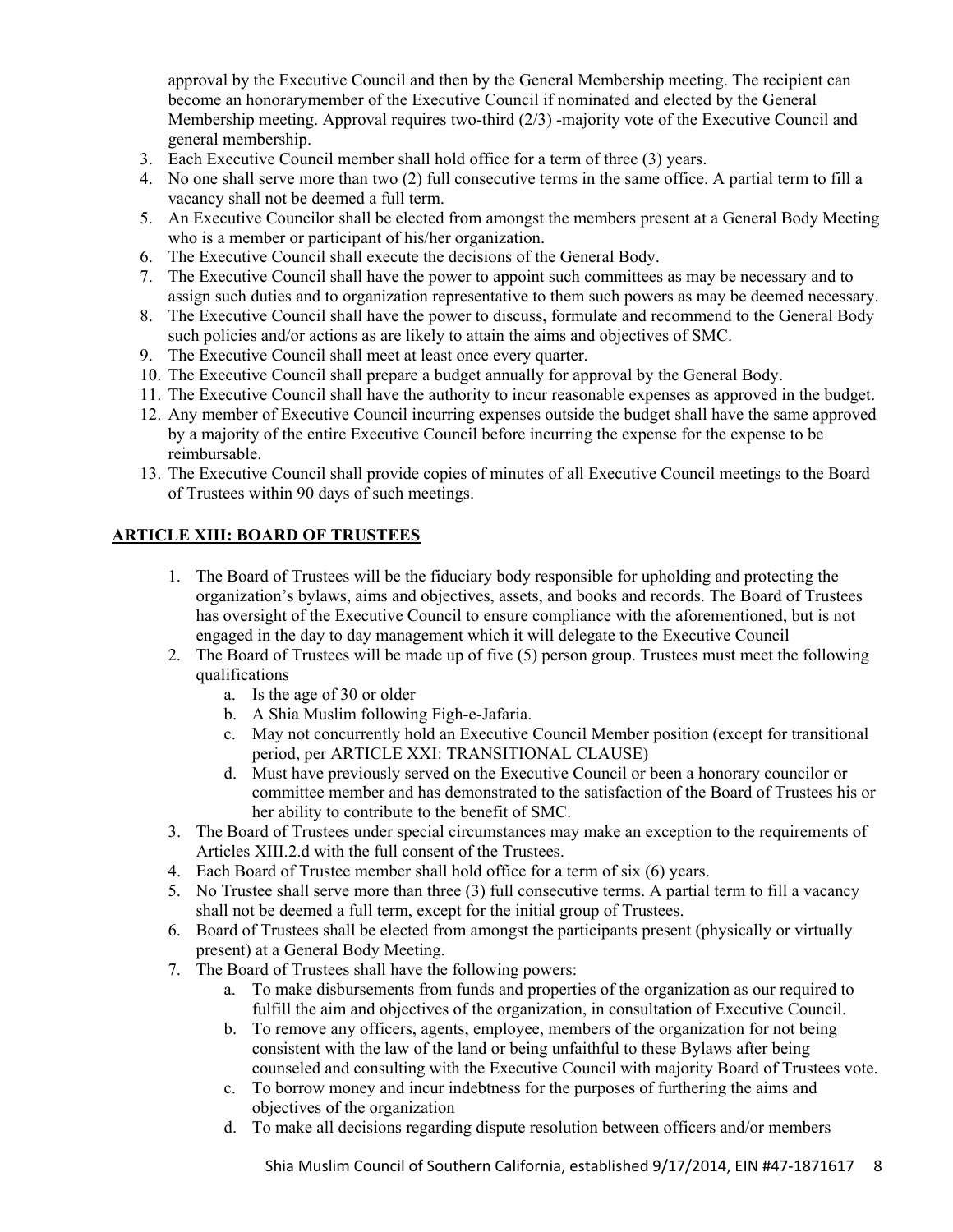- e. To dissolve the Executive Committee when deemed necessary with majority Board of Trustees vote with consultation (but not necessarily requiring approval) of the General Body.
- f. Be caretakers of the Bylaws and be responsible for revising the Bylaws with changes in accordance to Article XIX Amendments to Bylaws
- g. To oversee the proper keeping of financial records and other financial matter pertaining to the organization

## **ARTICLE XIV: FILLING ELECTIVE VACANCIES**

- 1. A member of the Board of Trustees or Executive Council shall vacate his/her office if:
	- (a) He/She resigns;
	- (b) He/She is convicted of a felony or an indictable offence;
	- (c) He/She ceases to be Shia Ithna-Asheri; or
	- (d) He/She fails, without good and sufficient cause, fails to continue to attend meetings and displays a level of disinterest after being counseled.
- 2. If any Trustee office becomes vacant, it shall be by a nomination by any Board of Trustee member and approved by a majority of the Board of Trustees.
- 3. If the office of the President becomes vacant the Vice-President shall fill it for the remainder of the term.
- 4. Any other Executive Council office becoming vacant shall be filled by a nomination by any Executive Council member and approved by a majority of the Executive Council.
- 5. The Executive Council shall consider to have been dissolved if:
	- (a) The President and Vice-President both resign effective concurrently;
	- (b) At least two-third (2/3) of the Executive Council resigns; or
	- (c) A Special General Body is convened, as per Article VIII(5)(a)(ii), expressly for the purpose of dissolving the Executive Council and a majority of the organization representatives present, and representing at least one-third (1/3) of the number of constituent members, at such a General Body vote on a resolution to that effect.
- 6. If the Executive Council has dissolved as per Article XIV (5) the Secretary shall so notify the member organizations and convene a Special General Body meeting for the purpose of electing a new Executive Council.
- 7. If at a General Body or Special General Body meeting, an Executive Council cannot be formed, then the organization representative s present shall turn over the day to day management of SMC to the Board of Trustees until the next General Body meeting as directed by the General Body.
- 8. If the Executive Council is dissolved mid-term, the succeeding Executive Council shall have a term that is a remainder of the previous Executive Council's tenure. In such, a case this abbreviated term shall not be considered a full term.

## **ARTICLE XV: RESPONSIBILITIES OF EXECUTIVE COUNCIL**

- 1. The President shall be the chairperson of all Executive Council meetings. In his/her absence the Vice-President shall assume the chair.
	- (a) The President shall coordinate the implementation of the decisions or directives resulting from the General Body;
	- (b) Serve as ex-officio member without vote of all committees except the nominating committee;
	- (c) Enforce the SMC bylaws, rules, policies and regulations under the supervision of the Board of Trustees;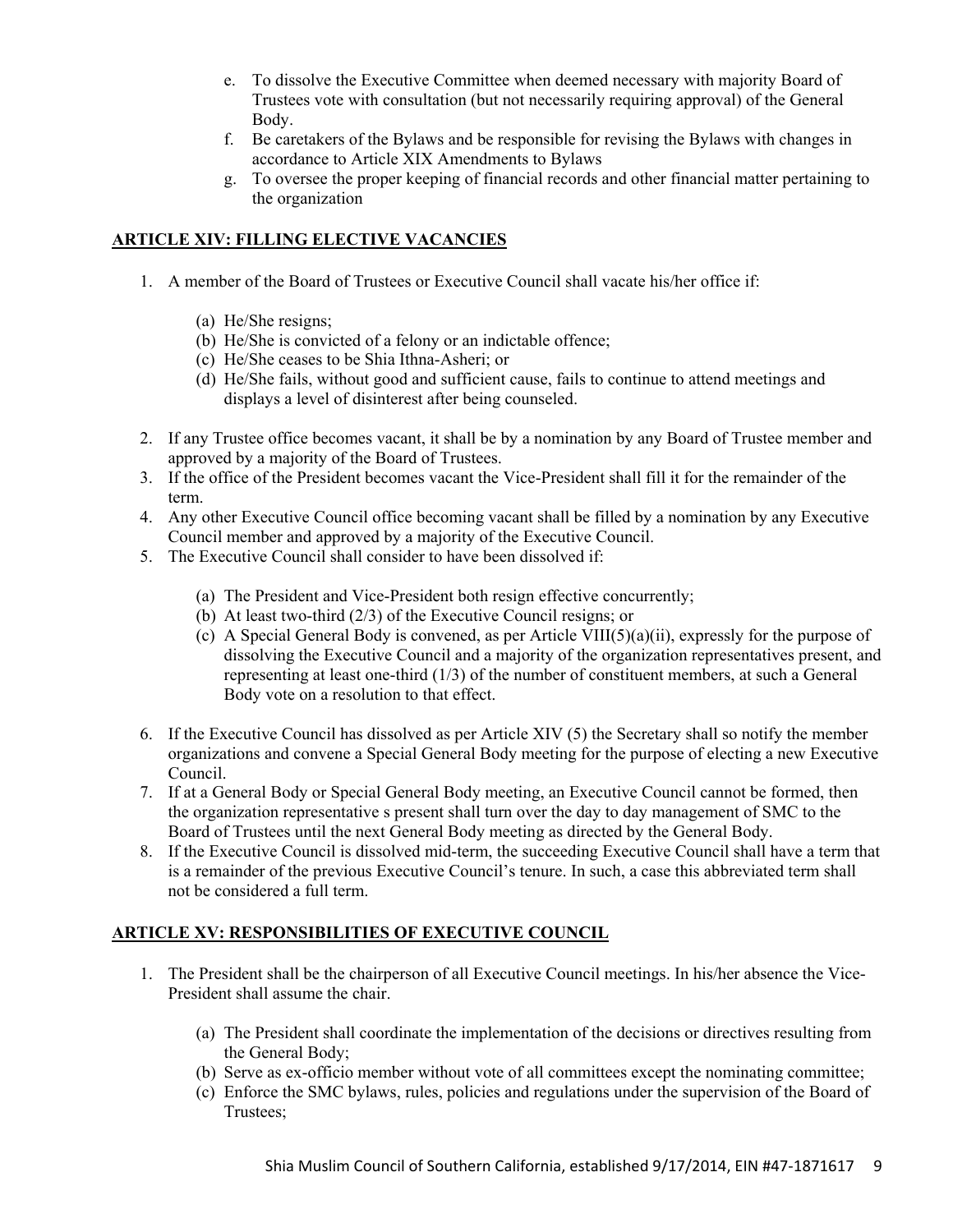- (d) Appoint all committee chairpersons with the approval of the Executive Council unless otherwise, provided by these bylaws. Chairpersons of committees shall appoint committee members subject to the approval of the Executive Council;
- (e) May, by the approval of the Executive Council, act as spokesperson of the Executive Council, and Call special meetings of the general membership on his/her own initiative, at the request of the Executive Council or in response to a written request signed by twenty percent (20%) of the voting members;,
- (f) Be responsible for the functioning of the various organizations of the SMC and keep or cause to be kept careful supervision over all the work in the SMC.
- 2. The Vice-President shall be the liaison with all non-constituent organizations and.
	- (a) Be member of the Executive Council
	- (b) Assume all the duties and authority of the President in his/her absence,
	- (c) Assists the President in the discharge of his/her duties,
	- (d) Fill the vacancy in the office of the President.
- 3. The Secretary shall:
	- (a) Prepare the agenda and notification of all meetings in consultation with the President;
	- (b) Record and maintain minutes and an accurate record of the transactions of all business meetings of the members of this corporation and of the Executive Council;
	- (c) Be responsible for keeping the records of attendance;
	- (d) Maintain and update annually the membership records;
	- (e) Attend to and maintain correspondences including being the custodian of all records, documents and papers that belong to the SMC;
	- (f) Be responsible to post notices and notifying members by mail or electronic means, of all meetings and affairs to be voted on;
	- (g) Maintain a membership book of all members of the SMC, and shall record therein the fact and date of termination, if any, of the membership of any such member;
	- (h) Perform such other duties as may be required by law, by the Articles of Incorporation, or by these bylaws, or as may be prescribed from time to time by the Executive Council.
- 4. The Treasurer shall
	- (a) Be responsible for all financial transactions of SMC and maintain full and proper financial records;
	- (b) Forthwith deposit all SMC monies with the bankers, as directed by the Executive Council;
	- (c) Collect membership dues from member organizatios;
	- (d) Prepare an annual budget for the ensuing year for approval by the Executive Council and the General Body;
	- (e) Present interim financial statements on a quarterly basis, and within forty-five (45) days of the closing of the quarter, to the Executive Council, and shall submit the same for inspection of the General Body as and when required;
	- (f) Sign all checks and all other financial documents and shall present for counter signature to the President, or in his/her absence, the Vice-President;
	- (g) Present at the General Body meeting accounting records comprising of an income and expense statement, balance sheet and supporting notes thereof for the year ending December 31 ;
	- (h) Install and implement internal control and procedures of all financial records of SMC.

## **ARTICLE XVI: AUDITORS**

1. The Auditor(s) shall be appointed at a General Body meeting and they: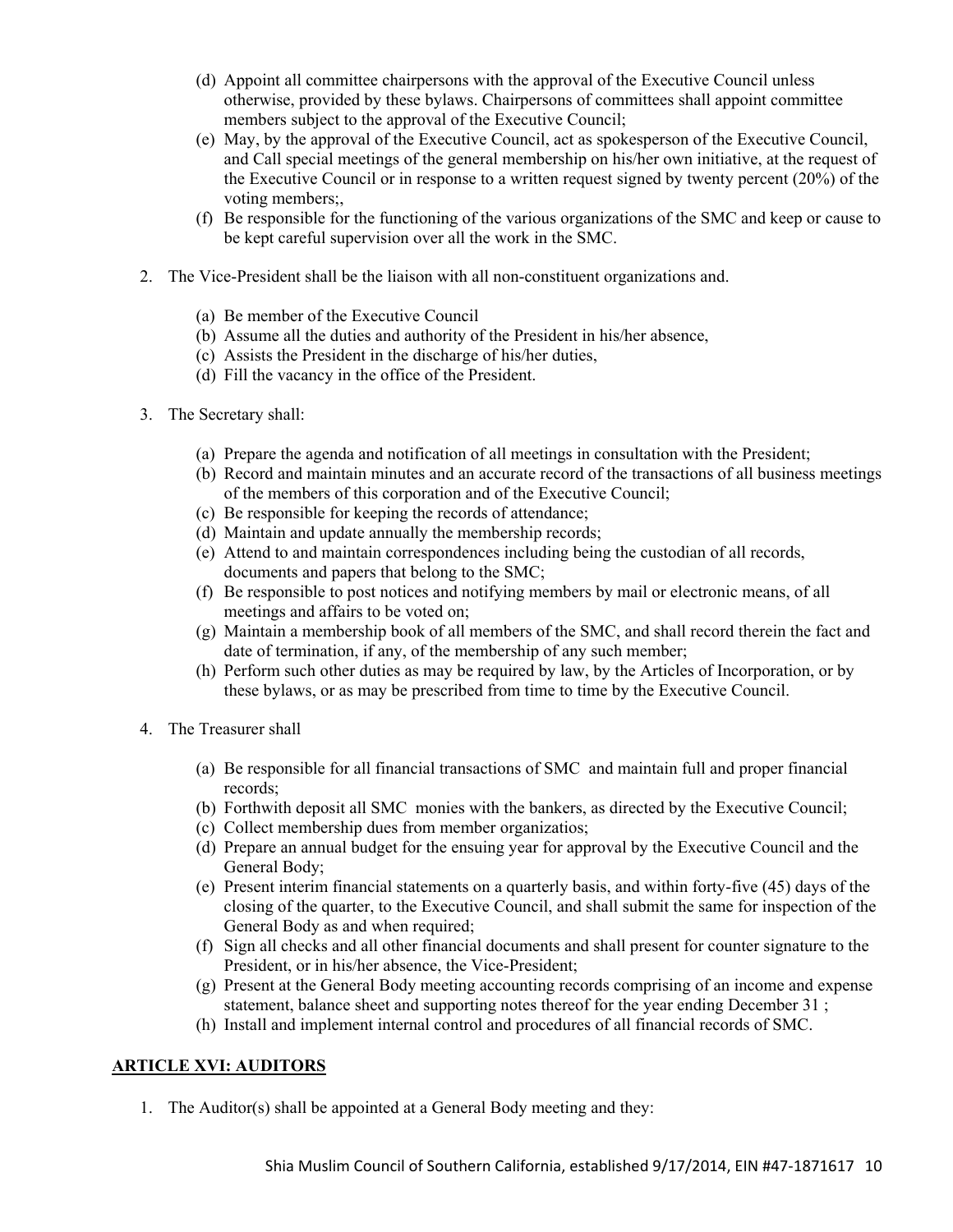- (a) Shall not be members of the General Body;
- (b) Shall have the power to inspect the accounts of SMC, as and when they deem necessary, and report to the Executive Council and the General Body;
- (c) Shall be required only if voted on by General Body to perform an annual audit, by May 31 , and report to the Executive Council and the General Body.

# **ARTICLE XVII: STANDING COMMITTEES**

- 1. The Standing Committees of the SMC are:
	- (a) Program Development Committee
	- (b) Finance Committee
	- (c) Religious and Rulings Committee
- 2. Additional committees can be formed by order of the Executive Council to conduct special activities a necessary.
- 3. Unless otherwise indicated, most Standing Committees shall consist of a Chairperson to be appointed by the President with the approval of the Executive Council. The chairperson of each committee shall appoint one or more members of the SMC or other resource persons to assist in achieving the goals of the committee.

# **ARTICLE XVIII: CORPORATE RECORDS, REPORTS AND SEAL**

- 1. The corporate records, reports and seal shall be kept at the corporation's principle office or at such other places as the Executive Council may order.
- 2. The corporation shall keep a book of minutes of all meetings of the Executive Council and of all General Body Meetings. The book shall record in it:
	- (a) Time and place of the meeting,
	- (b) Whether the meeting was regular or special, and if special, how authorized,
	- (c) Copy of the meeting notice sent,
	- (d) Names of those present in meetings,
	- (e) The number of members present or represented at members' meeting, and
	- (f) The proceedings of the meeting.
- 3. The Executive Council may adopt, use, and at-will alter, a corporate seal. Such a seal, if adopted, shall be affixed to all corporate instruments. Failure to affix the seal shall not affect the validity of any such instrument.

## **ARTICLE XIX:AMENDMENTS TO THE BYLAWS**

- 1. These Bylaws may be altered, amended or repealed, in whole or in part by the affirmative vote of at least two-thirds (2/3) majority of members present at a Special General Meeting called for the purpose.
- 2. Nothing herein contained shall authorize any amendment, alteration or repeal of the provisions of this Constitution that are repugnant to or in violation of the principles and tenets of the Sharia of the Shia Faith.

## **ARTICLE XX: DISSOLUTION**

1. SMC may at any time be dissolved by consent of at least ninety (90) percent of the number of constituent members testified by their signatures to an instrument of dissolution provided that a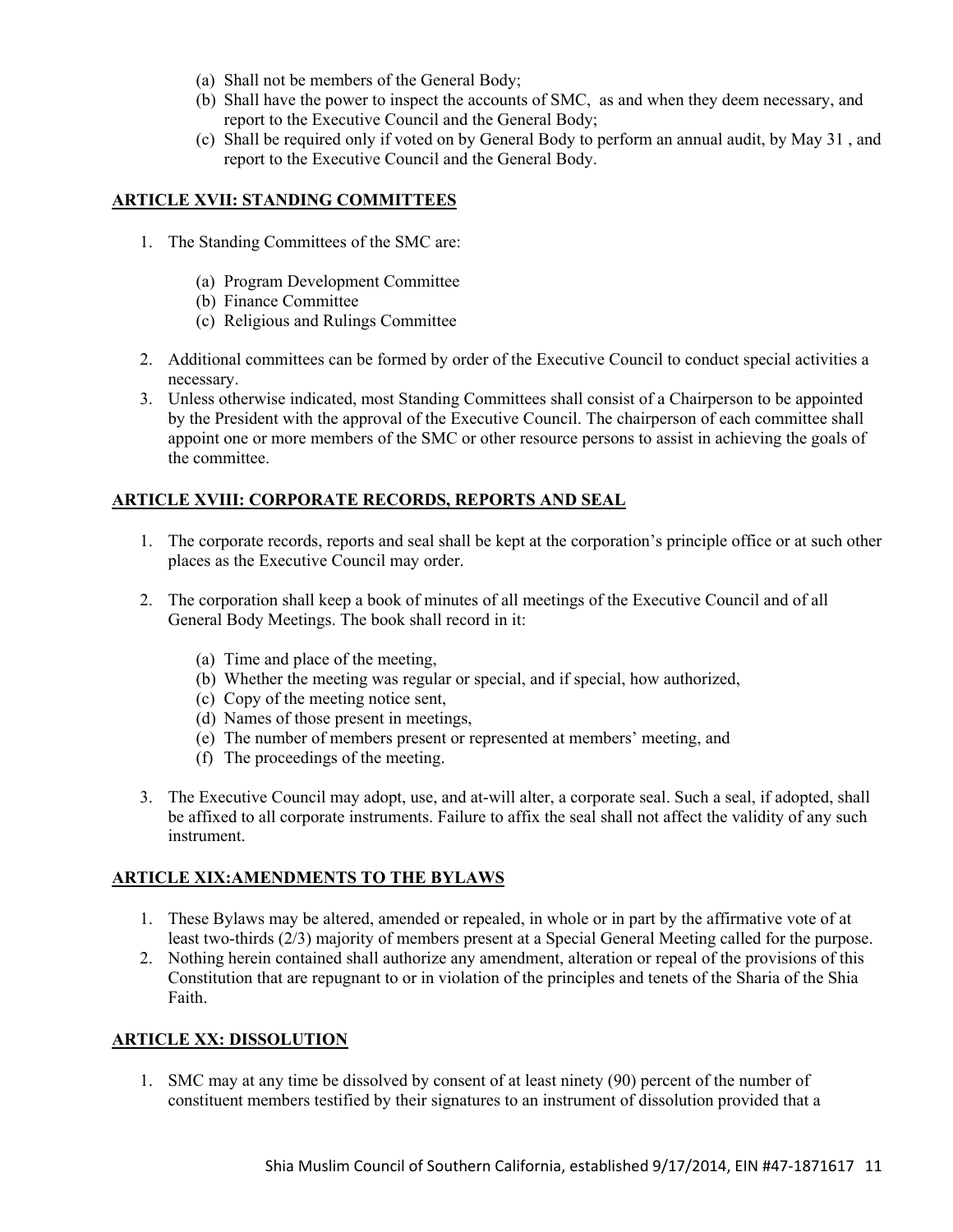resolution to this effect has been adopted at an Extraordinary General Body meeting called for such a purpose.

2. In the event of the dissolution of SMC, assets of SMC shall be handed over, on such terms and conditions, and to such other organization or organizations having similar aims and objectives as SMC, as determined by the majority of organization representatives present at the said General Body meeting.

# **ARTICLE XXI:TRANSITIONAL CLAUSE**

- 1. Effective with the adoption of the AmendedBylaws, the following provisions shall be in effect through October 31, 2020 (the "Transitional Period") or the next election of Executive Council officers, whichever is earlier.
	- a. SMC will hold a one time, transitional election for the Board of Trustee positions at the next General Meeting before the scheduled Executive Council Elections.
	- b. The Candidates for Board of Trustees will be nominated in accordance with ARTICLE XI: ELECTIONS and ELIGIBILE CANDIDATES and be subject to the requirements of ARTICLE XIII: BOARD OF TRUSTEES
	- c. The first group of Board of Trustees shall be elected with staggered terms to allow for overlapping terms and alignment with the existing election cycle.
		- i. Trustee  $1$  elected for a period of 6 years
		- ii. Trustee  $2$  elected for a period of 6 years
		- iii. Trustee  $3$  elected for a period of 9 years
		- iv. Trustee 4 elected for a period of 9 years
		- v. Trustee  $5$  elected for a period of 12 years
	- d. For the transitional period only, the current Executive Council Members (elected from 2017 to 2020) may concurrently hold a Board of Trustee position until the scheduled Executive Council elections, at which time their term as an Executive Council Member will terminate and they will only hold the position of Board of Trustee until the end of that term.

**ARTICLE XXII: CERTIFICATE OF ADOPTION:** The undersigned Membership of SMC does hereby certify that the above and forgoing bylaws was duly adopted and amended by the members of SMC

On this date of September 17, 2014 and amended on November 9, 2019 By Members of the Shia Muslim Council of Southern California

September 17, 2014 adopted by the following signers at the Islamic Education Center of Orange County in Costa Mesa, CA:

Dr. Hasnain Walji – Shia Ithna-Asheri Islamic Jamaat of Los Angeles MehdiReza Hirji – Muslim Burial Organization of Los Angeles Fatema Saleh – Islamic Education Center of Orange County Khalil Dewji – Shia Ithna-Asheri Islamic Jamaat of Los Angeles Salam Ali Hariri – Islamic Education Center of Orange County Saad Najafi – Masjid Al-Zahra Mahmood Majlesi – Masjid Al-Zahra Ashfini Karimi – Masjid Al-Nabi Syed M. Mousavi – Hejrat Foundation Dr. Ridha Hajjar – Ahlul Beyt Mosque Sayed Moustafa Al-Qazwini – Islamic Education Center of Orange County Sheikh Mohammed Falah Al-Attar – Islamic Media Center Sheikh Mujahid Abdul Karim – Masjid Rasul Watts Masood Gardezi – Jafaria Islamic Society Dr Muhammed Shaheed Adaam – Masjid Rasul Watts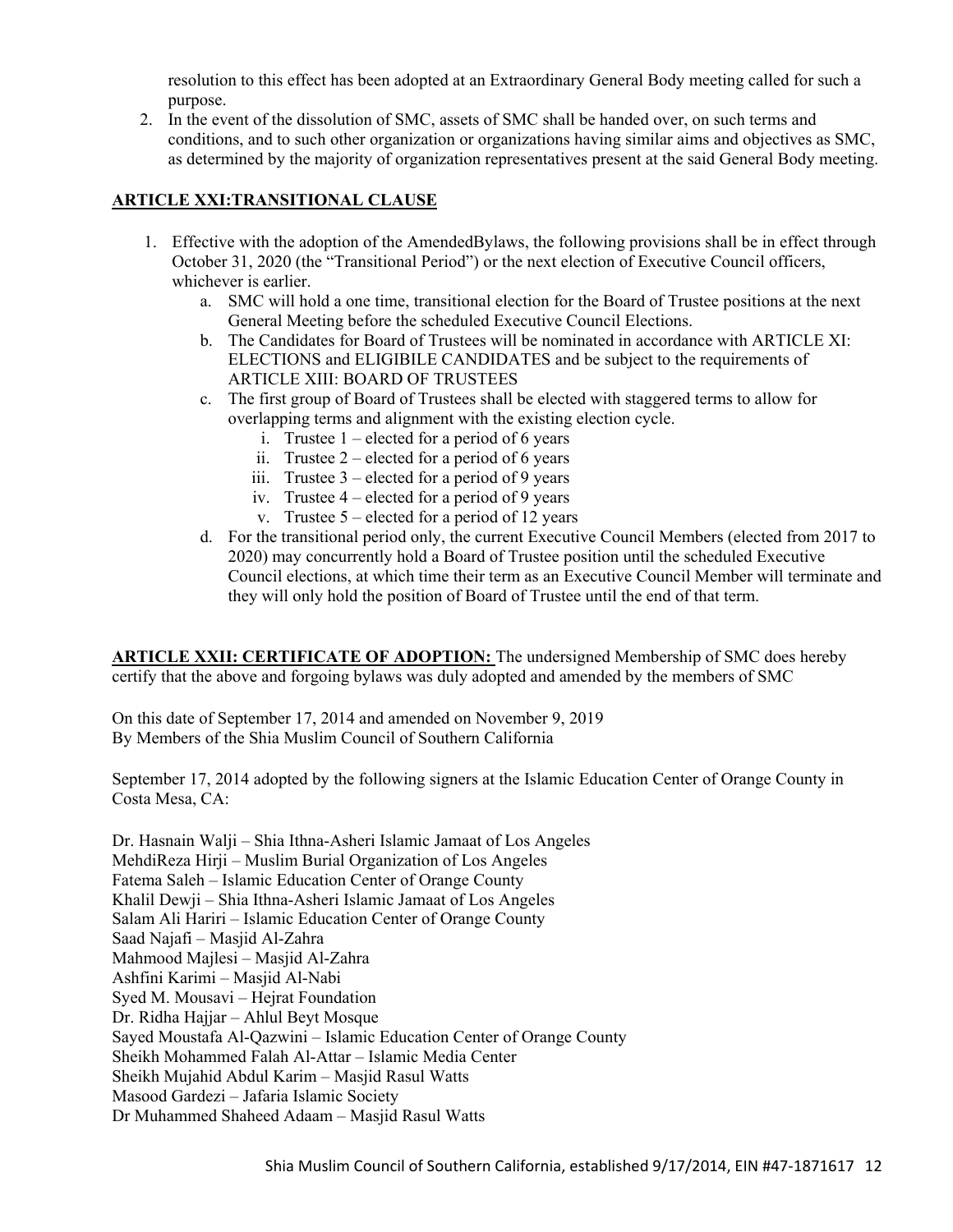Amir Hakeem – Masjid Rasul Watts Abal Jurie Abdullah – Imam Ali Center San Diego Sheikh Haitham – Imam Ali Center San Diego Abid Mirza – Jafaria Islamic Society Syed Asghar Rizvi – Zainabia Islamic Society Dr. Sadegh Namazikhah – IMAN Center Annette Issa – Yaseen Education Foundation Reza Nakamunesh – Islamic Cultural Center of Fresno Fatima Nassaariah – Women's Islamic Network Sheikh Ahmad Modarress – Masjid Rasool Simi Valley Samir Amiri - – Islamic Education Center of Orange County



Amended on November 13, 2019 by the following signers at Shia Ithan-Asheri Islamic Jamaat of Los Angeles in Pico Rivera, CA

MehdiReza Hirji – Muslim Burial Organization of Los Angeles Khalil Dewji – Shia Ithna-Asheri Islamic Jamaat of Los Angeles Salam Ali Hariri – Islamic Education Center of Orange County Amir Al-Kabir – Masjid Al-Zahra Reza Nakamunesh – Islamic Cultural Center of Fresno Syed Asghar Rizvi – Zainabia Islamic Society Sheikh Mujahid Abdul Karim – Masjid Rasul Watts